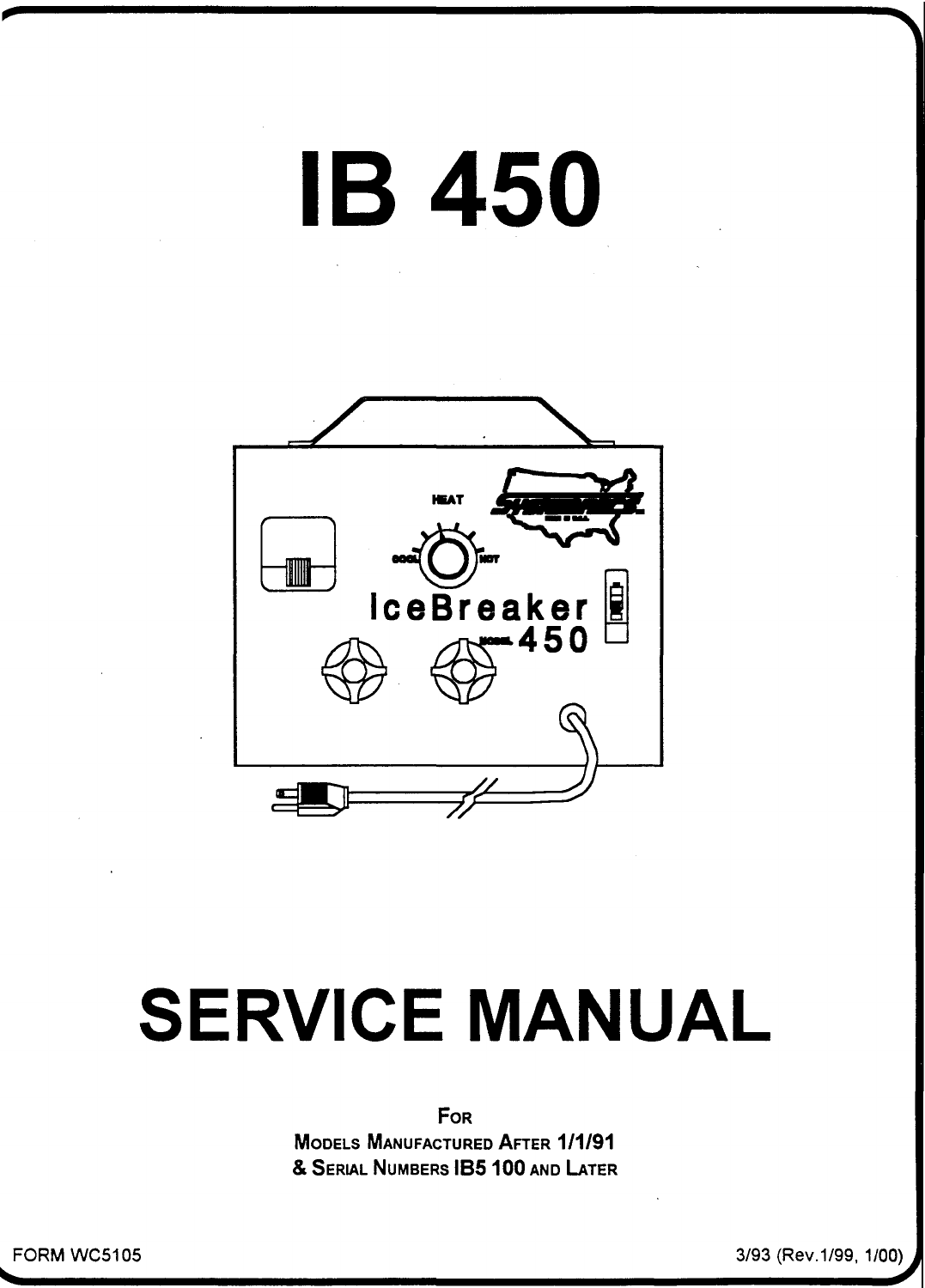## **CONTENTS**

### **DESCRIPTION**

 $\sim$ 

| FIGURE B  RIGHT SIDE VIEW & INTERNAL COMPONENTS  6 |  |
|----------------------------------------------------|--|
|                                                    |  |

**VIEW**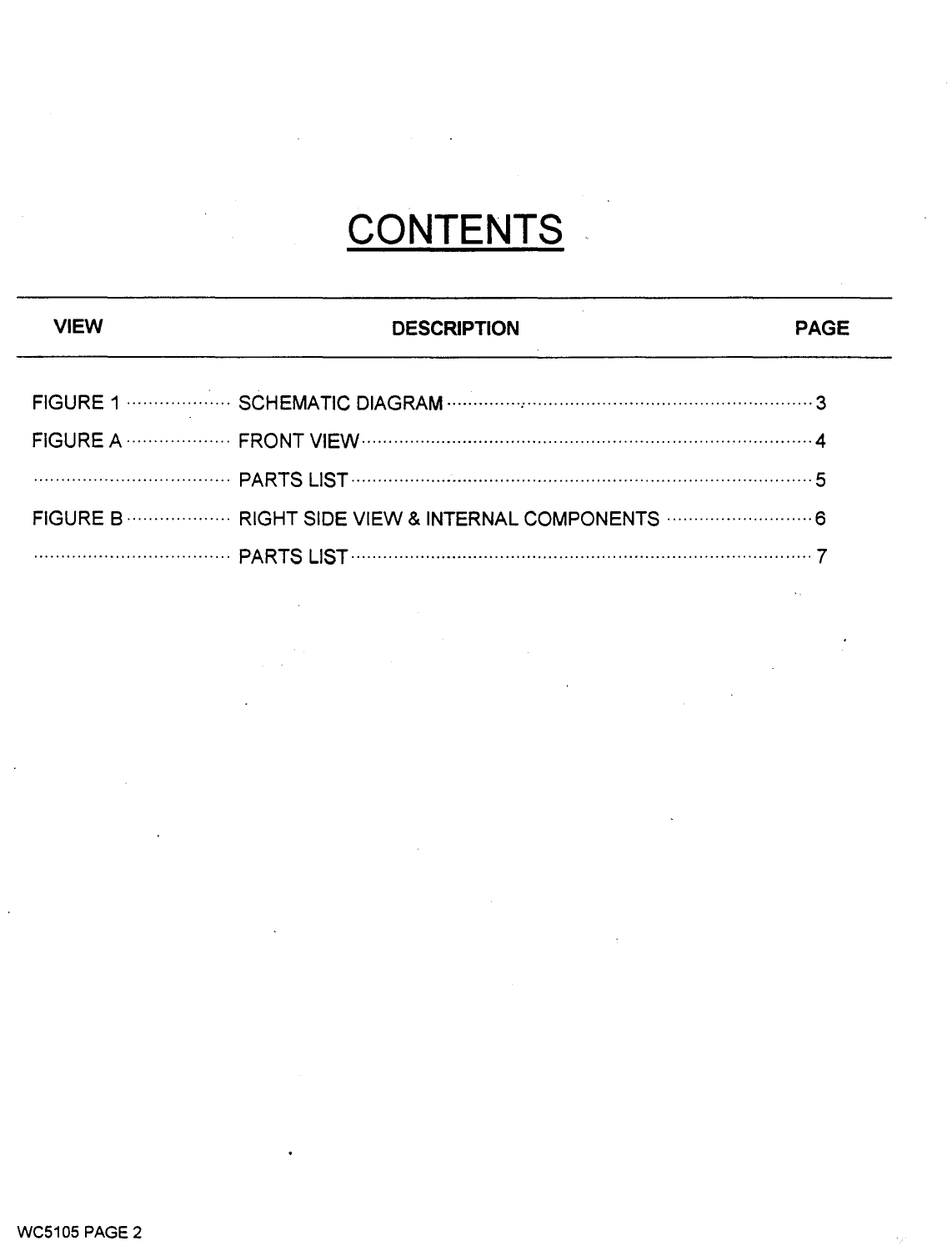



FIGURE 1 - SCHEMATIC DIAGRAM

**WC5105 PAGE 3**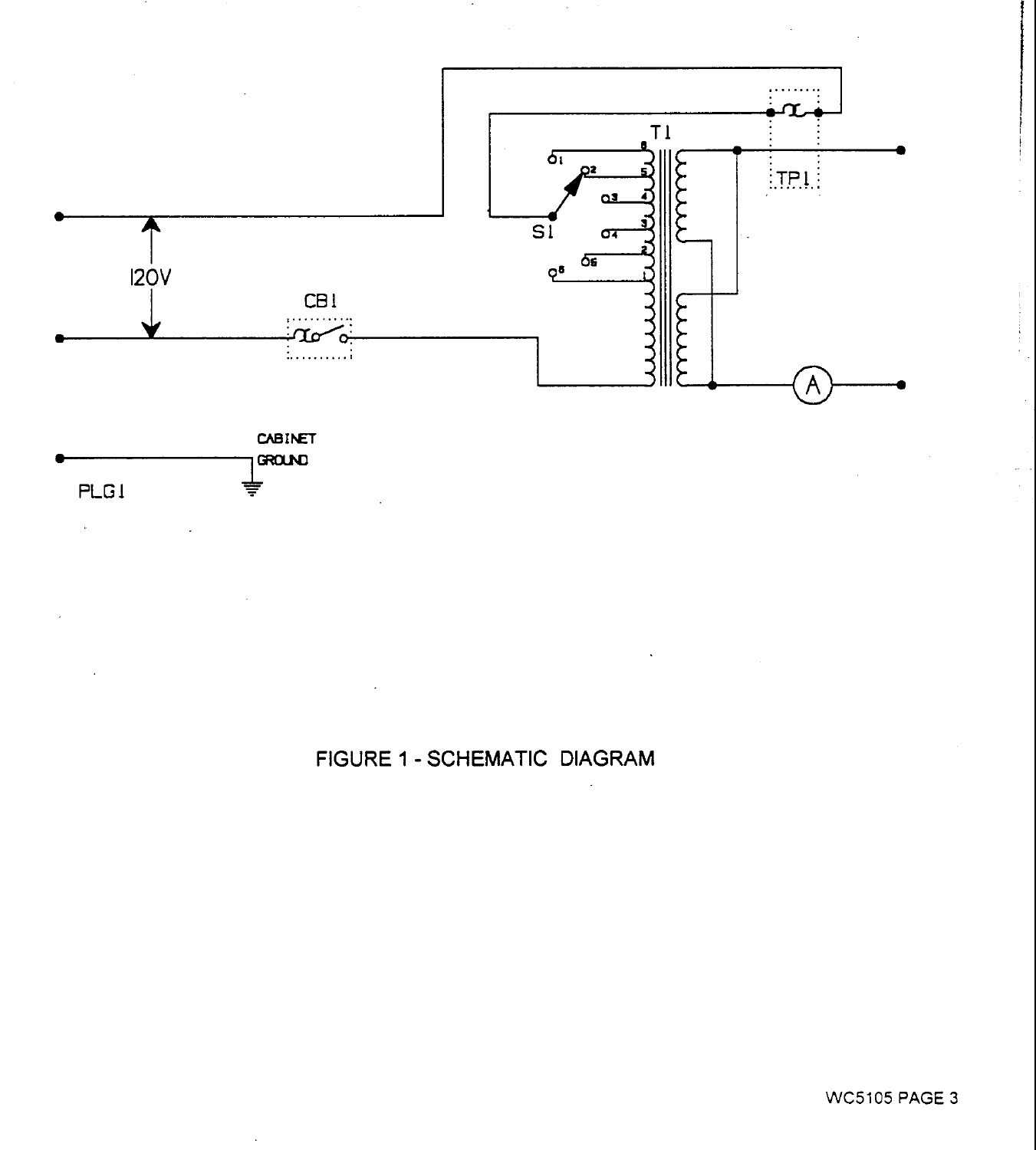

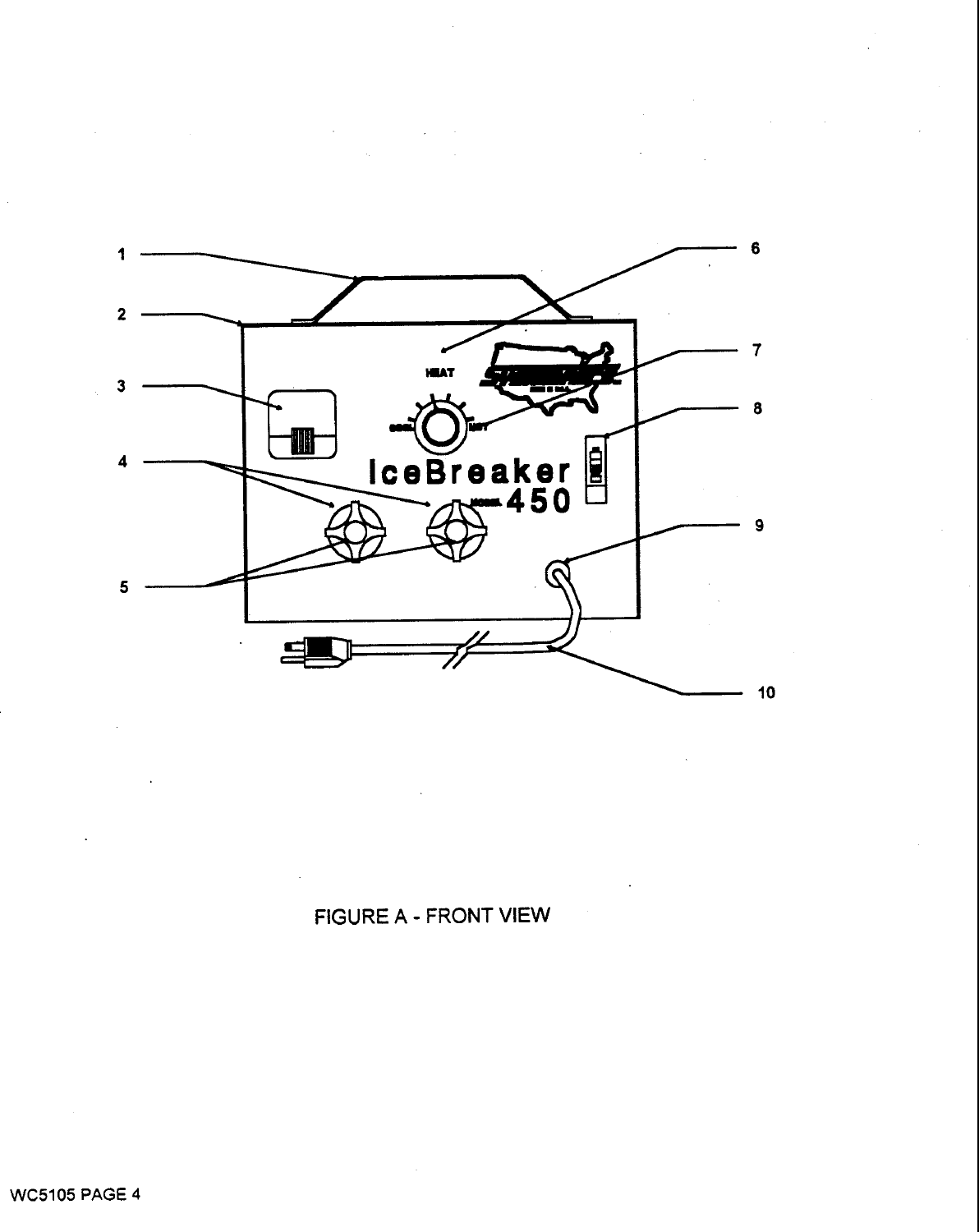| <b>ITEM</b> | DIA.      | <b>PART</b>    |                                                                             |  |
|-------------|-----------|----------------|-----------------------------------------------------------------------------|--|
| NO.         | MKGS.     | NO.            | <b>DESCRIPTION</b>                                                          |  |
|             |           |                | $\lambda$                                                                   |  |
| $\mathbf 1$ |           | <b>PH-05</b>   |                                                                             |  |
| 2           |           | <b>SH-103</b>  |                                                                             |  |
|             |           | LB-1201        |                                                                             |  |
| 3           | A         | <b>PH-115</b>  |                                                                             |  |
|             |           | MI-246         |                                                                             |  |
|             |           | <b>FW-72</b>   |                                                                             |  |
| 5           |           | <b>MI-440A</b> |                                                                             |  |
|             |           | <b>SH-102</b>  |                                                                             |  |
|             |           | <b>MI-330A</b> |                                                                             |  |
| 8           | CB1       | <b>PH-06S</b>  | CIRCUIT BREAKER, 20 AMP, CONVENTIONAL SWITCH STYLE (SERIAL# 1B5-100 TO 127) |  |
|             | $\bullet$ | PH-06S-25      | CIRCUIT BREAKER, 25 AMP, CONV. SWITCH STYLE (SERIAL# 1B5-128 AND LATER)     |  |
|             |           | PH-06-20       |                                                                             |  |
| 9           |           | <b>PH-10</b>   |                                                                             |  |
| 10          | PLG1      | <b>PH-09S</b>  |                                                                             |  |
|             |           |                |                                                                             |  |
|             |           |                |                                                                             |  |
|             |           |                |                                                                             |  |
|             |           |                |                                                                             |  |
|             |           |                |                                                                             |  |
|             |           |                |                                                                             |  |
|             |           |                |                                                                             |  |
|             |           |                |                                                                             |  |
|             |           |                |                                                                             |  |
|             |           |                |                                                                             |  |
|             |           |                | è                                                                           |  |
|             |           |                |                                                                             |  |
|             |           |                |                                                                             |  |
|             |           |                |                                                                             |  |
|             |           |                |                                                                             |  |
|             |           |                |                                                                             |  |

Ġ,

l.

医小叶的 医心包的 医心包的 医心包

「あか、あかり」の「あか」という。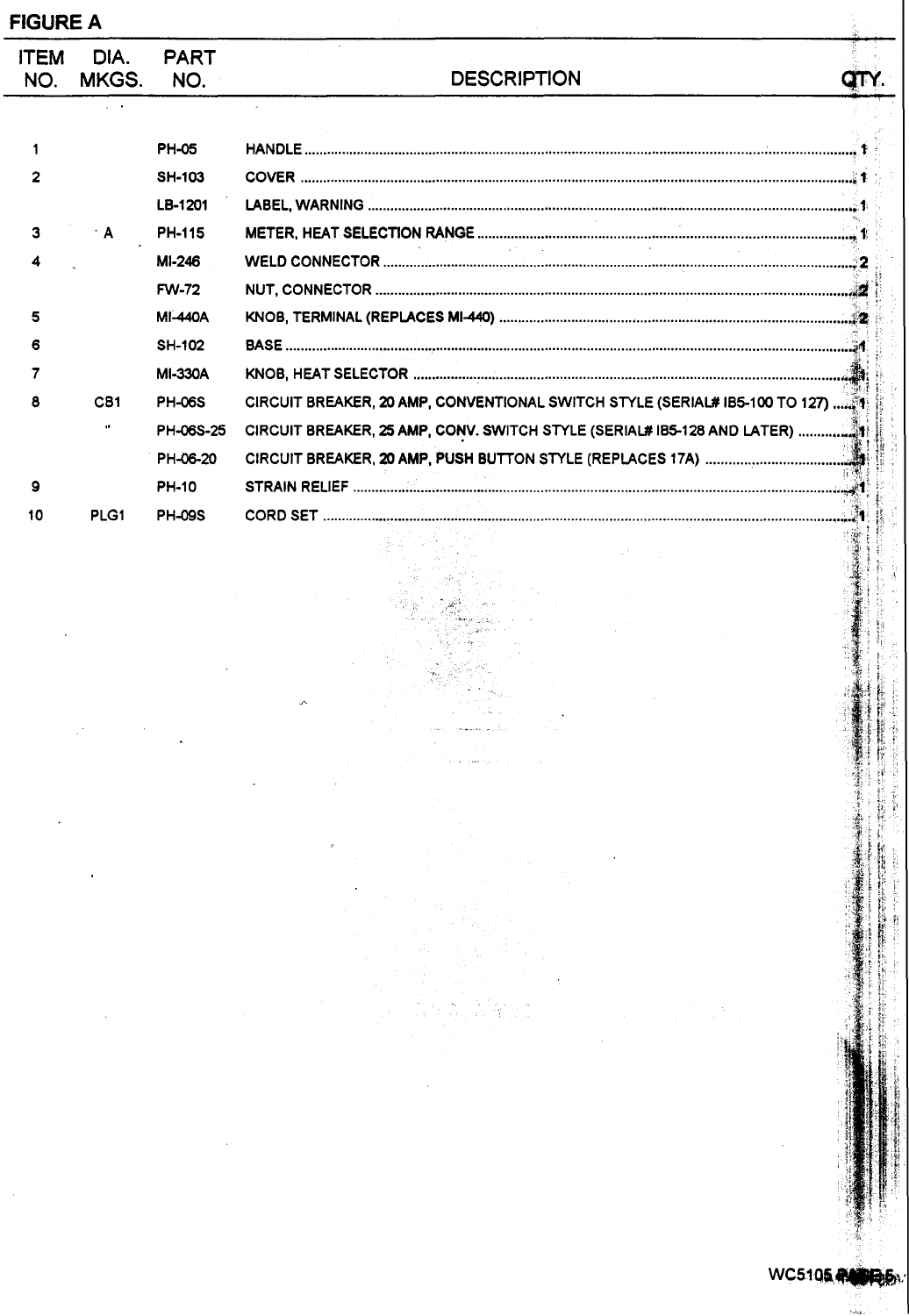

### **FIGURE B - RIGHT SIDE VIEW & INTERNAL COMPONENTS**